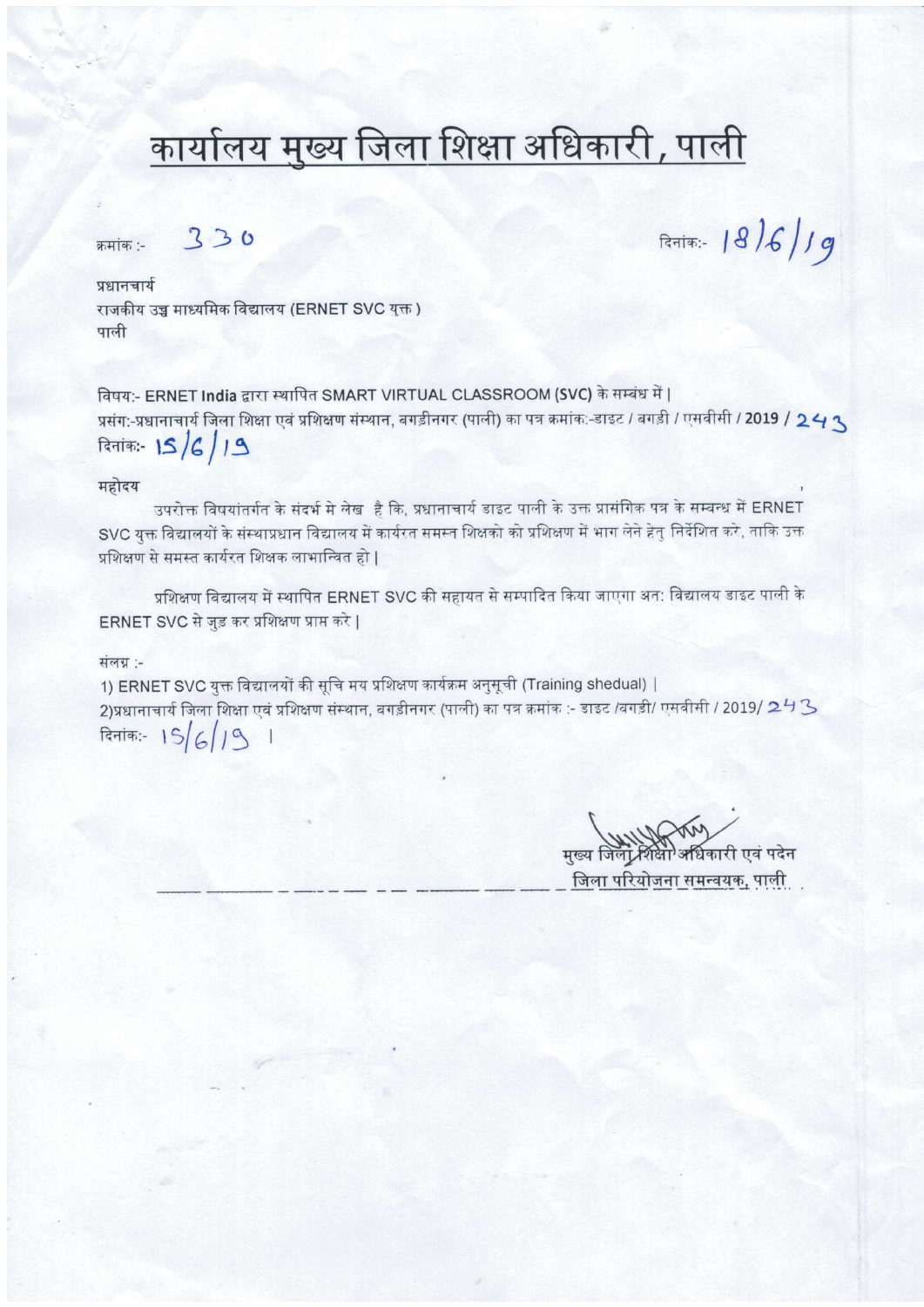## कार्यालय प्रधानाचार्य जिला शिक्षा एवं प्रशिक्षण संस्थान बगड़ी नगर (पाली)

क्रमांक :- डाइट/बगड़ी/एसवीसी/2019/ 243

दिनांक:-  $15/6/19$ 

श्रीमान. मुख्य जिला शिक्षा अधिकारी एवं पदेन जिला परियोजना समन्वयक पाली

विषय :- ERNET India द्वारा स्थापित SMART VIRTUAL CLASSROOM (SVC) प्रशिक्षण कार्यक्रम के सम्बंध में |

श्रीमान,

उपरोक्त विषयांतर्गत के संदर्भ मे लेख है कि पाली जिले में स्थापित SVC विद्यालयों में कार्यरत समस्त शिक्षको के लिए प्रशिक्षण कार्यक्रम आयोजित किया गया है |

अत: श्रीमान आपसे निवेदन है कि डाइट पाली के अधिनस्त समस्त ERNET SVC विद्यालयों को उक्त प्रशिक्षण में भाग लेने हेतु निर्देशित कराने की कृपा करे |

संलग्न :-

1 ) ERNET SVC युक्त विद्यालयों की सूचि मय प्रशिक्षण कार्यक्रम अनुसूची (Training shedual) |

प्रदाण संस्थान जिला शिक्षा पाली) बगड़ीनग